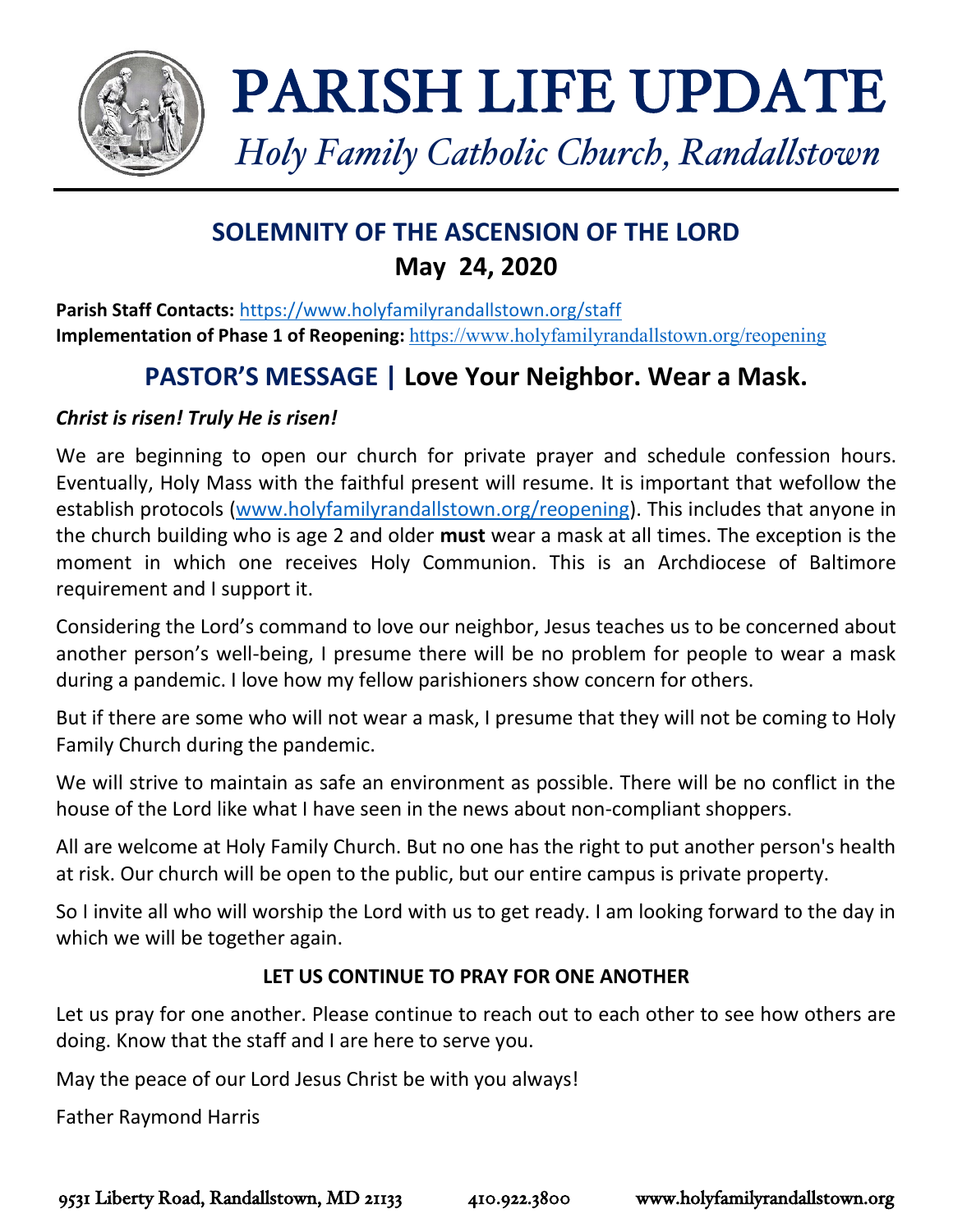# **IMPLEMENTATION OF PHASE 1 OF REOPENING**

**<https://www.holyfamilyrandallstown.org/reopening>**

**Church open for private prayer on Saturdays:** 2:30 pm – 4:00 pm **Confessions on Saturdays:** 3:00 pm – 4:00 pm

More times will be announced soon. You must follow the protocols, including wearing a mask in the church building at all times.

**See the updated protocols at the end of this** *Parish Life Update.*

# **EASTER SEASON SERIES | VICTORIOUS: WE ARE RISEN WITH CHRIST Easter VI!: Remaining Resolute in our Love**

Through Holy Baptism, we share in the victory that the Lord Jesus Christ has won over sin and death. This is significant at the moment of death because it is significant during every moment of our lives on earth. Through Holy Baptism, we have been given the gifts of faith, hope, and love. Faith enables us to believe in God, accepting what He has revealed through the ministry of the Church since God is truth. Hope enables us to trust that God's promises will be fulfilled in our lives as we cooperate with His providence.

At this point of Father Harris' homily series, we are considering the theological virtue of love. Love is defined by how God relates to us since God is love. It is through our love for God that we can love ourselves and others appropriately. Last Sunday, Father Harris is focusing on love for God. On Ascension Sunday, Father Harris will focus on love of neighbor.

**Read** *Matthew* **28:16-20.** To love our neighbor is to promote what is for their well-being as God defines it, within time and for eternity. God has confidence that *everyone* can live according to his or her great dignity and glorious destiny. *It is good news that we cannot keep to ourselves.* To go to the nations may seem daunting, but let us start with where we live. God has placed us there for a reason. God has placed our parish church among our communities in northwestern and western Baltimore County and southeastern Carroll County for a reason. *The same power which raised Christ Jesus from the dead enables us to be His witnesses.*

*Catechism of the Catholic Church* **#659:** "'So then the Lord Jesus, after he had spoken to them, was taken up into heaven, and sat down at the right hand of God.' Christ's body was glorified at the moment of his Resurrection, as proved by the new and supernatural properties it subsequently and permanently enjoys. But during the forty days when he eats and drinks familiarly with his disciples and teaches them about the kingdom, his glory remains veiled under the appearance of ordinary humanity. Jesus' final apparition ends with the irreversible entry of his humanity into divine glory, symbolized by the cloud and by heaven, where he is seated from that time forward at God's right hand. Only in a wholly exceptional and unique way would Jesus show himself to Paul 'as to one untimely born', in a last apparition that established him as an apostle."

# **SUNDAY READINGS**

**May 24: Ascension of the Lord** Acts 1:1-11 + Psalm 47:2-3, 6-9 Ephesians 1:17-23 + Matthew 28:16-20

**May 31: Pentecost** Acts 2:1-11 + Psalm 104:1, 24, 29-31, 34 I Cor 12:3b-7,12-13 or Gal 5:16-25 + John 20:19-23

9531 Liberty Road, Randallstown, MD 21133 410.922.3800 www.holyfamilyrandallstown.org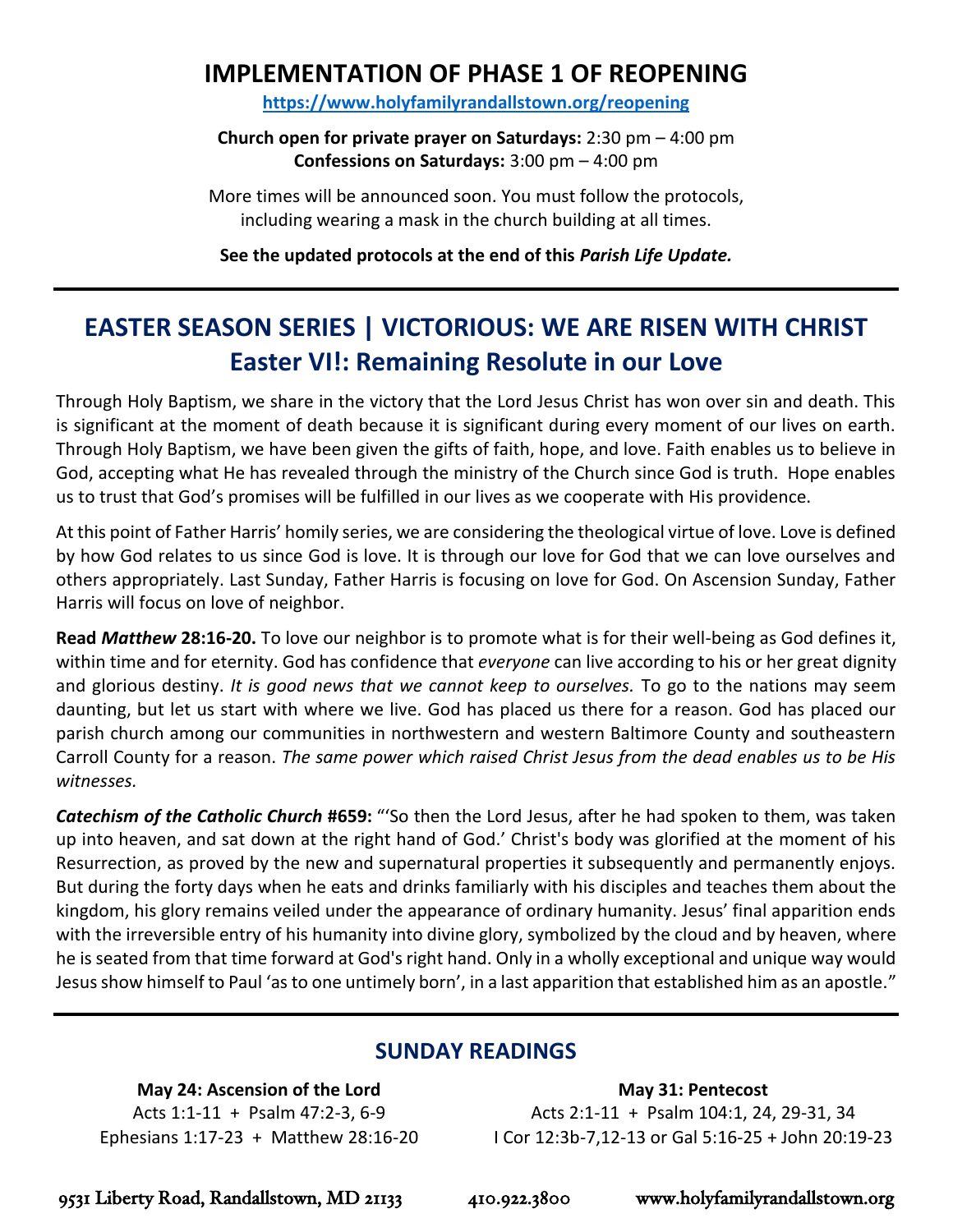# **PRAY FOR THOSE WHO ARE SICK**

Rocco Aliberti, K. Dale Anderson, Mary Anna Baffoe-Bonnie, Rose Balk, E. Alan Ball, Albert Blanchard, Mary & Hal Blanton, Sue Bray, Annette Brown, Josephine Burns, Beth Cassidy, Jeanette Cherigos, Chinyere Chikeka, JoAnn Coules, Liam Craane, Helen Dorman, Veronica Dougherty, Cassie Downey, Dorothy Eichelman, Neva Farrah, Barbara Failla, Guy Gable, John Gast, Dot & Joe Gertz, Cullis Glenn, Gary Gordon, Lisa Grey, Jeanie Hakanson, Sherell Hinton, Margaret Irwin, Rosemarie Jean-Louis, Mildred Jones, Cheryl Kauffman, Cassidy Keefe, Greyson Knight, Mary Liberto, Jeffrey Lohinski, Jane Matos, Jack McGinnis, Nancy McQuay, Bob Moan, Peggy Moan, Randy Norden, Margaret Ntatin, Leobarda Olivares, Louis Onwuanaibe, Cathy Owens, Darcia Parker, Joseph Perozziello, Don Rojas, Lincoln Ross, Vince Rosso, Paul & Elizabeth Ruch, Brenda Sadowski, Rosa Santos, Anthony Serio, Shannon Sharpe, Thelma Smith, Joanne Spriggs, Dottie Swol, Dorothy Lynne Sutch, Greg Thompson, Kimberly Thompson, and Catherine Walsh.

# **PRAY FOR THE DEPARTED**

May the soul of **Mathias Dogo- Isonagie** the souls of all the faithful departed, through the mercy of God, rest in peace.

# **MASS INTENTIONS**

| <b>DATE</b>              | <b>FATHER HARRIS</b>                               | <b>FATHER ANGEL</b>   |
|--------------------------|----------------------------------------------------|-----------------------|
| Saturday, May 23         | Marlene Rigaud Apollon                             | John Din +            |
| Sunday, May 24           | People of the Parish<br>Leo Downey, III +          |                       |
| Monday, May 25           | <b>Chancelor Claypool</b><br><b>Bernard Simons</b> |                       |
| Tuesday, May 26          | Edith Walsh +                                      | Jasmine Abass         |
| <b>Wednesday, May 27</b> | Janet Simons                                       | <b>Bernard Simons</b> |
| Thursday, May 28         | Nicholas Mwai                                      | John Gast             |
| Friday, May 29           | <b>Terry Perez</b>                                 | Kerry Topel           |

#### **NOW RECEIVING MASS INTENTIONS**

Please do not come to the Parish Office because it is closed to the public per Archdiocese of Baltimore directive to comply with the Governor's *Executive Order*. **Options to submit your request:**

- **by phone:** Monday Friday from Noon 4 PM (410-922-3800, ext. 4)
- **email:** [kerry.topel@archbalt.org](mailto:kerry.topel@archbalt.org)
- **mail:** 9531 Liberty Road, Randallstown, MD 21133

Suggested donation is \$10. **At this time, we will assign the intention to the next available date. We are not able to accommodate specific date requests.**

An extra Holy Mass is available o the weekdays until June 30 because the priests are celebrating Holy Mass. So that all may have an opportunity, you may only requests 5 intentions within a month.

9531 Liberty Road, Randallstown, MD 21133 410.922.3800 www.holyfamilyrandallstown.org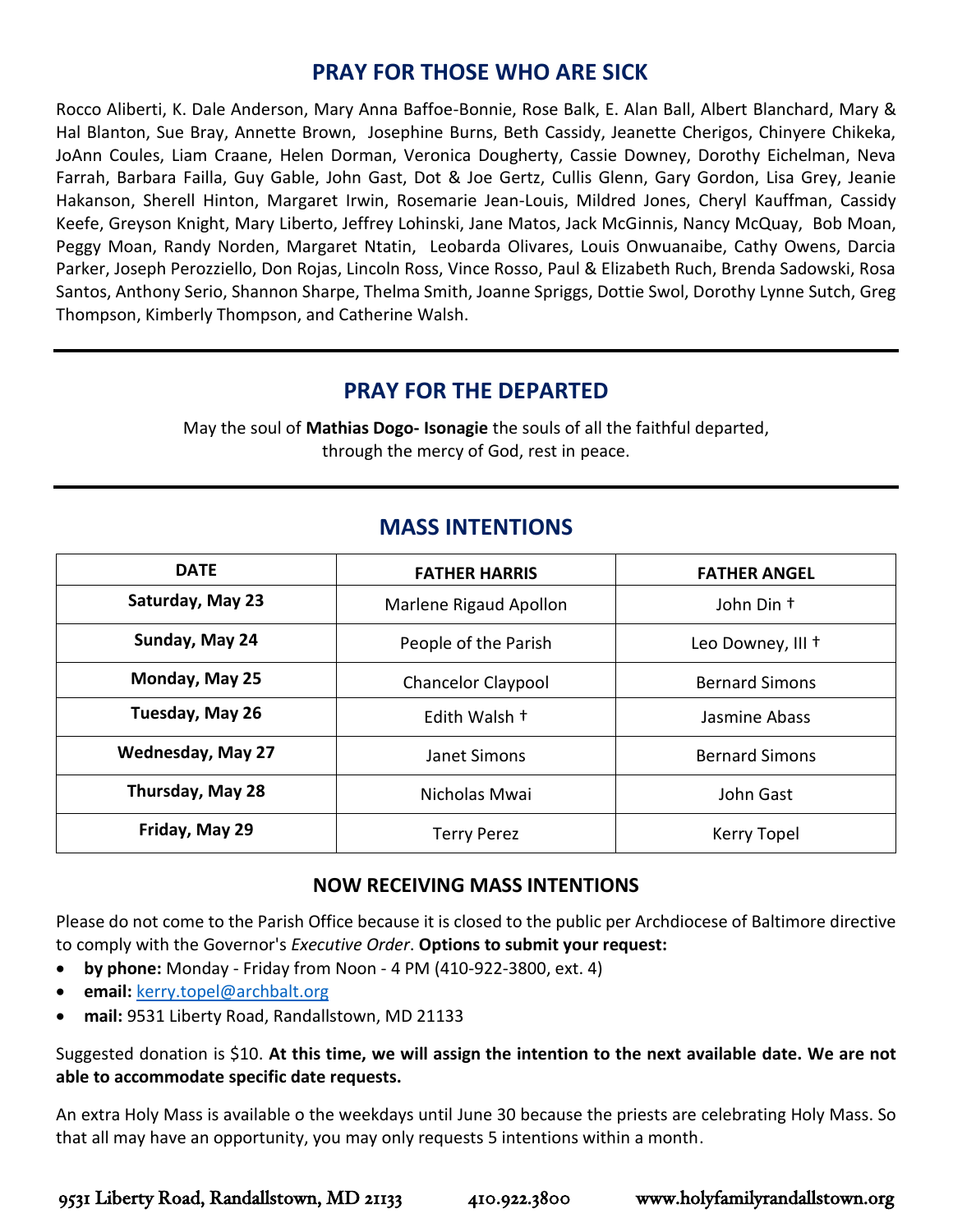# **SUNDAY OFFERTORY**

This does not include what was given for "second collections. Before the suspension of Holy Mass with the presence of the faithful, we averaged between \$5,000 - \$7,000 on a Sunday. Please do what you can to help your parish to maintain our mission. Options on how to give can be found below.

| Date                                     | May $4-10$ | May $11 - 17$ |
|------------------------------------------|------------|---------------|
| Received via mail or delivered otherwise | \$5,841    | \$4,358       |
| Received via electronic funds transfer   | \$645      | \$1285        |
| <b>Total</b>                             | \$6,486    | \$5,643       |

*This is a correction from last Sunday's Parish Update. Thank you for your generosity!*

**Mail:** Send your offertory envelope or check to: Holy Family Church, 9531 Liberty Road, Randallstown, MD 21133

**Via your bank:** Please send your check to "Holy Family Church, 9531 Liberty Road, Randallstown, MD 21133"

**Electronically:** Learn how to use Give Central at www.holyfamilyrandallstown.org/give

**Text to Give:** Our newest option via GiveCentral.

Text OFFER <space> amount to 14108839358

For example, to offer \$50, you would text OFFER 50 to 14108839358 (no \$ is needed)

Possible replies to your text:

- Transaction is successful, you will receive a thank you.
- Not part of GiveCentral yet? You will receive a link to register.
- Transaction unsuccessful? You will receive a reply asking for a clarification.
- •

## • **POPE FRANCIS' PRAYER INTENTION FOR MAY**

**For Deacons:** We pray that deacons, faithful in their service to the Word and the poor, may be an invigorating symbol for the entire Church.

# **NEWS**

#### **LIVE-STREAM OF HOLY MASS & DEVOTIONS**

While it is not the same of being there in person, parishioners have expressed gratitude for this option. **Watch and worship on Facebook Live. Direct link:<https://www.fb.com/HFCRandallstown/live>** Schedule: www.holyfamilyrandlallstown.org/livestream.

No Facebook account? No problem! Go to the direct link [\(https://www.fb.com/HFCRandallstown/live\)](https://www.fb.com/HFCRandallstown/live).

#### **BOOK OF INTNTIONS**

You now have an opportunity to submit a prayer request for the Book of Intentions in the narthex. Please keep your prayer request concise and send it to **[bookofintentions@gmail.com](mailto:bookofintentions@gmail.com)**. Remember, this is not the place to request Mass intentions or to send a message to Father Harris or another staff member.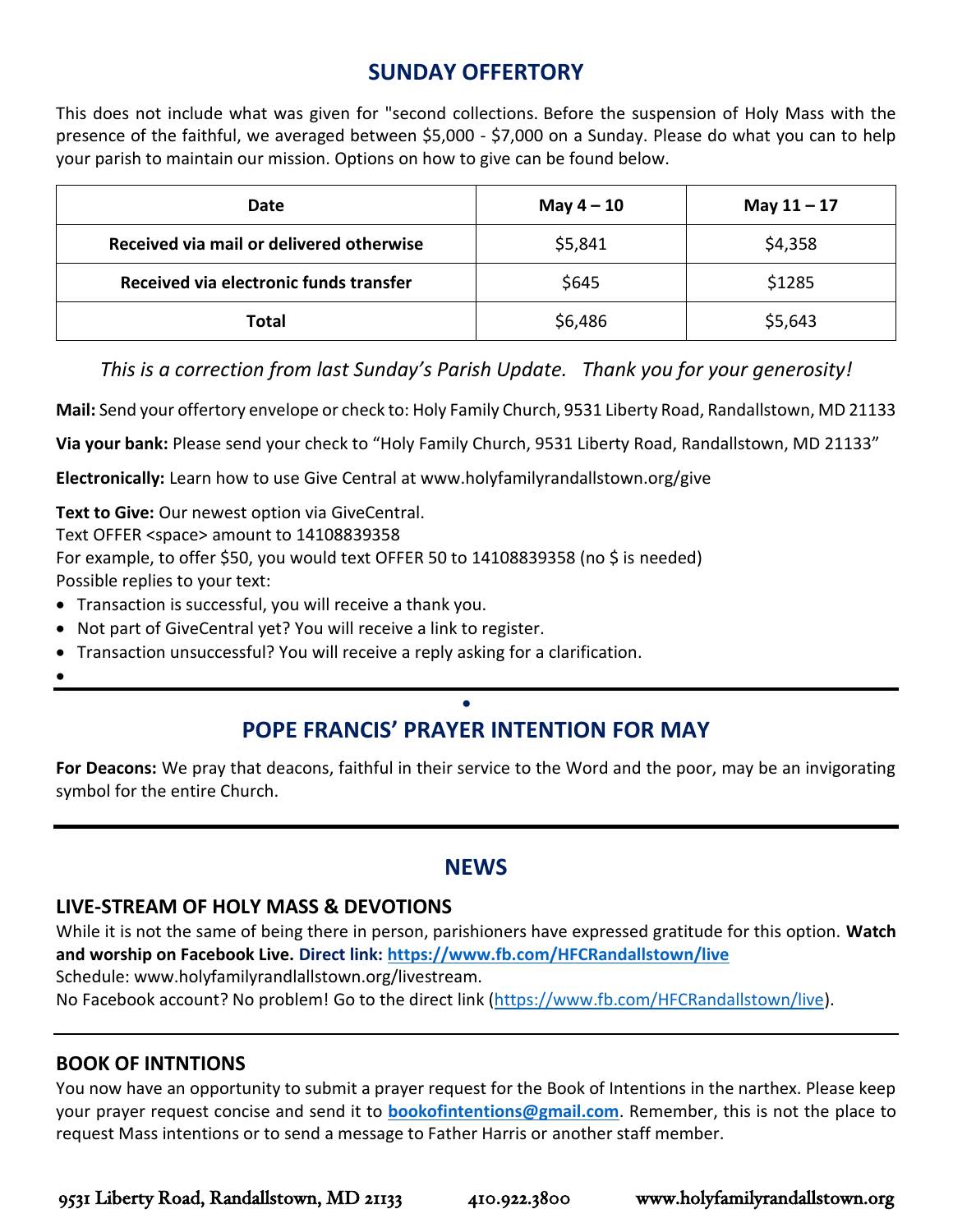#### **NEWS**

#### **STAY CONNECTED WITH OUR PARISH ON SOCIAL MEDIA**

**Facebook – Parish:** <https://www.facebook.com/HFCRandallstown.org> **Facebook – Father Harris:** <https://www.facebook.com/FatherRaymondHarris> **Instagram – Parish:** <https://www.instagram.com/holyfamily2019>

#### **FATHER HARRIS' SUNDAY HOMILY**

When there is time, Father Harris will post his Sunday homilies. The Easter Sunday homily can be found here: <https://www.holyfamilyrandallstown.org/homily>

#### **NOVENA TO THE HOLY SPIRIT**

It began on the May 22. The Catholic Church is engaged in the original novena that was between the Ascension of our Lord into heaven and the first Christian Pentecost. We pray for an outpouring of the Holy Spirit. Before His ascension into heaven, the Lord told the Church to pray for "power from on high" to proclaim His Gospel and build His Church (cf. Luke 24:49; Acts 1:8). The novena ends on May 30.

*Come Holy Spirit, fill the hearts of your faithful and kindle in them the fire of your love. Send forth your Spirit and they shall be created. And You shall renew the face of the earth.* 

*O God, who by the light of the Holy Spirit, did instruct the hearts of the faithful, grant that by the same Holy Spirit we may be truly wise and ever enjoy His consolations. Through Christ Our Lord, Amen.*

#### **EASTER MARIAN ANTIPHON**

During the Easter season, we pray the *Regina caeli* instead of the Angelus at 6 AM (or whenever you arise), Noon, and 6 PM. The text is:

> Queen of heaven, rejoice, alleluia. For He whom you did merit to bear, alleluia. Has risen, as he said, alleluia. Pray for us to God, alleluia. Rejoice and be glad, O virgin Mary, alleluia. For the Lord has truly risen, alleluia.

Let us pray. O God, who gave joy to the world through the resurrection of thy son, our Lord Jesus Christ, grant we beseech thee, that through the intercession of the virgin Mary, his mother, we may obtain the joys of everlasting life. Through the same Christ our Lord. Amen.

#### **CONGRATULATIONS TO OUR GRADUATES!**

Praise God and congratulations to you on your graduation! "And whatever you do, in word or in deed, do everything in the name of the Lord Jesus, giving thanks to God the Father through him" (Colossians 3:17).

#### **FIRST COMMUNION & CONFIRMATION POSTPONED**

Archbishop Lori has decided that First Communions and Confirmations scheduled in May must be postponed. Once we return to some sense of normalcy, we will set new dates in consultation with the parents.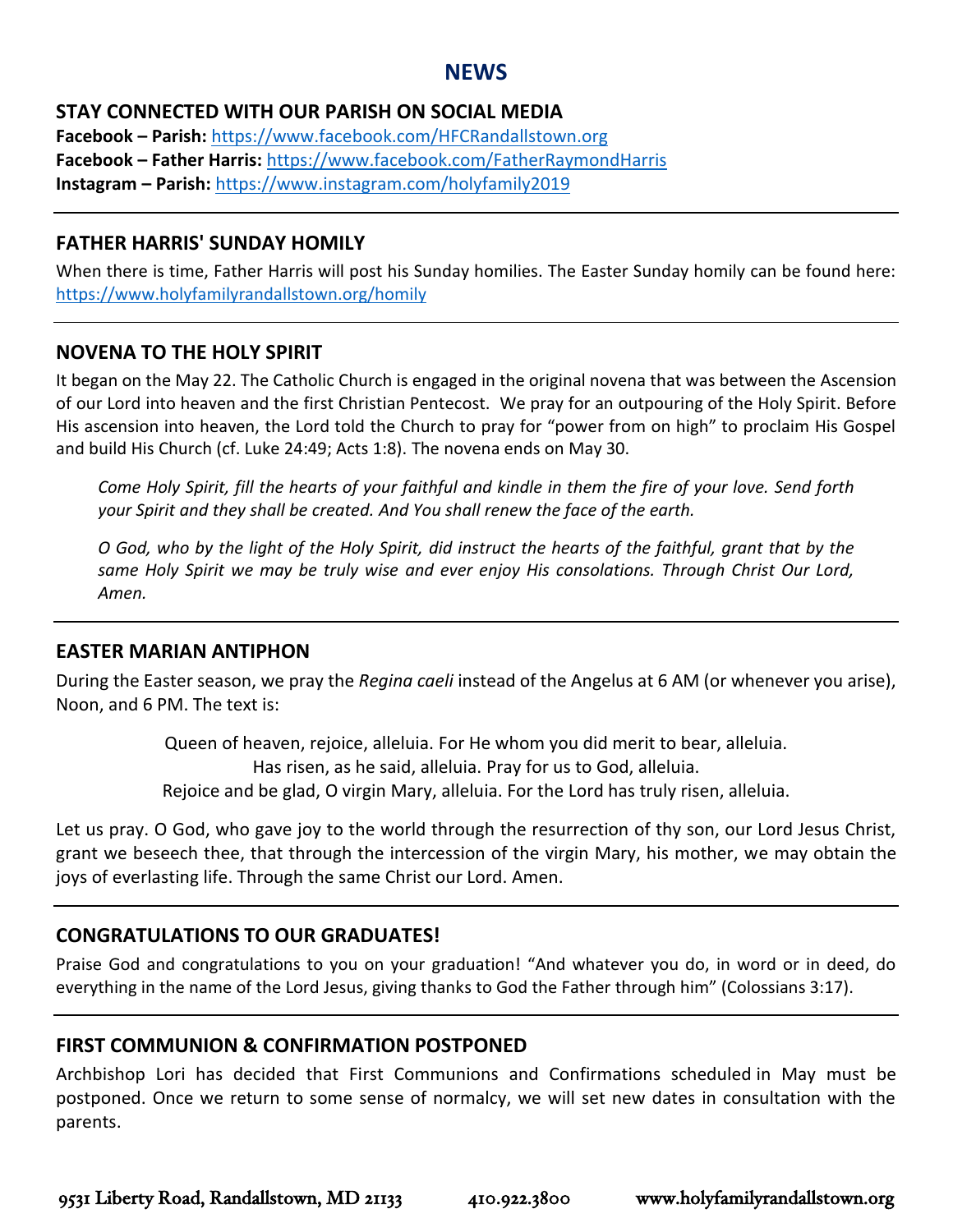#### **NEWS**

#### **SUNDAY SCHOOL OF RELIGION REGISTRATION BEGINS**

**Sunday School of Religion (SOR) registration is open** for Pre-K/Kindergarten – Eighth Grade and the Confirmation Class. When SOR will begin TBD. Parents and guardians, please read the following instructions carefully.

**We are requesting that ALL 2020-2021 students, BOTH new and returning, to register this year for SOR since forms have been revised and information changes year to year.** Registration forms are available on our website (www.holyfamilyrandal) for PreK/Kindergarten – Eighth Grade and the Confirmation Class or email our Director of Faith Formation, Mrs. JoAnn Harvan-Chin at [joann.harvan@archbalt.org.](mailto:joann.harvan@archbalt.org)

Completed forms along with cash or check for the tuition fee or statement of request to reduce/waive the fees can be sent in by mail, or hand delivered (slid through the Parish Office door slot) or emailed to Mrs. JoAnn Harvan-Chin at [joann.harvan@archbalt.org.](mailto:joann.harvan@archbalt.org)

Questions? Please contact our Director of Faith Formation, JoAnn Harvan – Chin (410.922.3800, ext. 5 or [joann.harvan@archbalt.org\)](mailto:joann.harvan@archbalt.org).

#### **FATHER HARRIS' SERIES ON "MASS MOVEMENTS" – May 26 at 7 PM**

Father Harris continues to present the series, "Mass Movements: How Holy Mass forms a Holy People." We are looking forward to returning to worship the Lord during Holy Mass in person. As we prepare, join Father Harris as he speaks about the meaning of different part of Holy Mass. Then he will speak about its relations to our daily life. **Watch on Tuesday, May 26 at 7 PM on Facebook Live. You do not need a Facebook account to access the live-stream. Go to [\(https://www.fb.com/HFCRandallstown/live\)](https://www.fb.com/HFCRandallstown/live).** Questions? Contact Father Harris [\(rharris@archbalt.org](mailto:rharris@archbalt.org) or 410-922-3800, ext. 6).

#### **THURSDAY MORNING ADULT BIBLE STUDY – May 28 at 10 AM**

Our Director of Faith Formation is leading a new Bible Study composed by her on the mysteries of the Rosary. The study begins with the Glorious Mysteries since this is the Easter season. **It meets on Thursdays at 10 AM on Zoom video conferencing.** For questions or to receive an invitation to the Zomm meeting, please contact Mrs. JoAnn Harvan- Chin,[\(joann.harvan@archbalt.org](mailto:joann.harvan@archbalt.org) or 410-922-3800, ext. 5).

#### **THURSDAY EVENING BIBLE STUDY – May 28 at 7 PM**

**Father Harris is continuing his series, "Risen with Christ During These Challening Times."** After the resurrection of the Lord, His disciples began to see his teaching about suffering in a new light. During this season of suffering, how can we be strengthened by the teaching of Christ. Jesus said to His disciples, "'I have told you this so that you might have peace in me. In the world you will have trouble, but take courage, I have conquered the world'" (*John* 16:33). **Watch on Thursday, May 28 at 7 PM on Facebook Live. The text is John 17:1-11a. You do not need a Facebook account to access the live-stream. Go to the direct link [\(https://www.fb.com/HFCRandallstown/live\)](https://www.fb.com/HFCRandallstown/live).** Questions? Contact Father Harris [\(rharris@archbalt.org](mailto:rharris@archbalt.org) or 410-922-3800, ext. 6).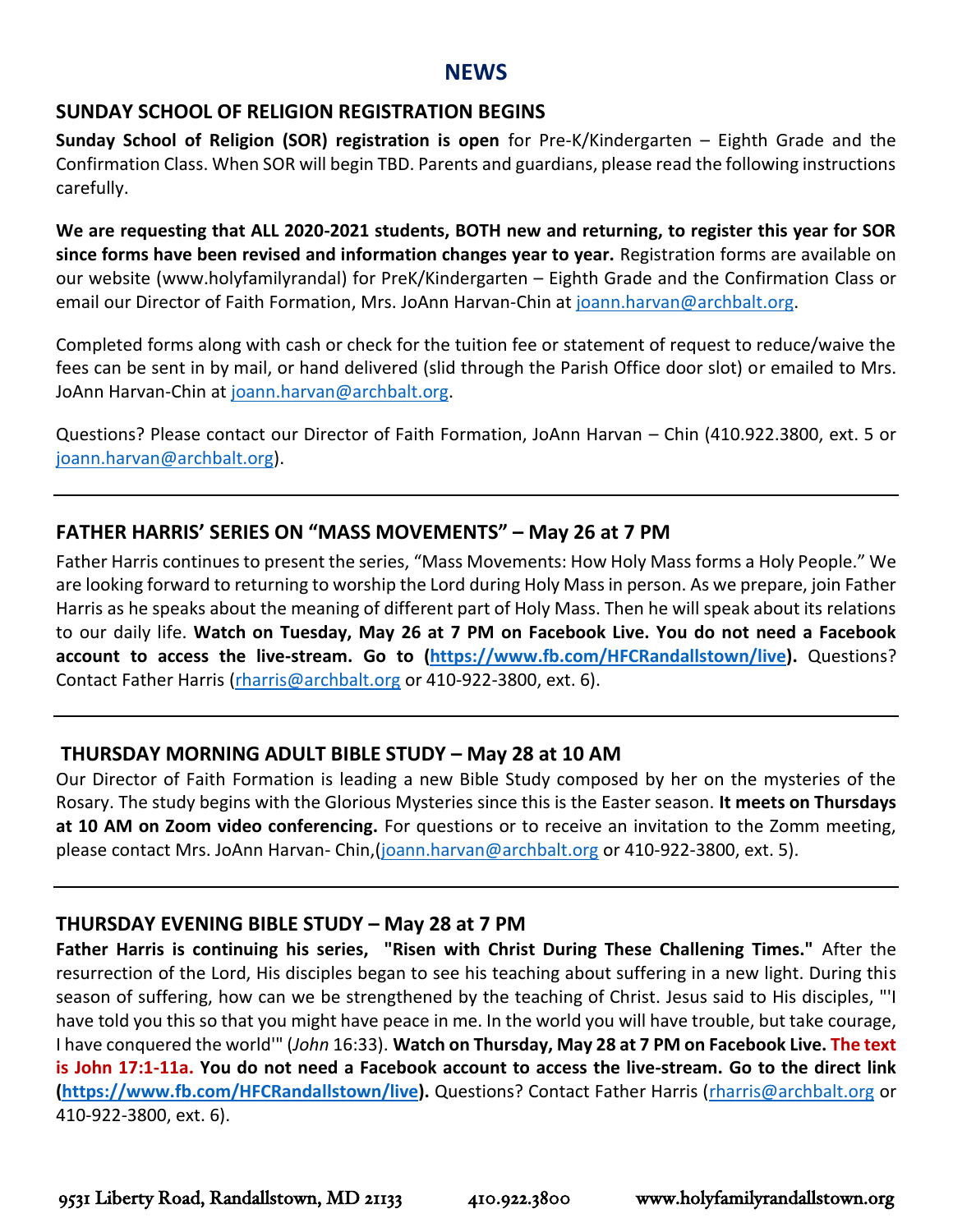#### **NEWS**

#### **YOUNG ADULT PAINT NIGHT – MAY 30 at 6 PM**

"Pentecostal Painting" In this time of isolation, may the Spirit of God light a fire in our hearts to remind us that we are never alone! Come paint with us over Zoom and catch the Spirit! **It will be on Saturday, May 30 at 6 PM via Zoom Video Conferencing.** Email JoAnn [\(joann.harvan@archbalt.org\)](mailto:joann.harvan@archbalt.org) to RSVP, get Zoom invitation, & info about obtaining the material.

#### **DEACON EVAN PONTON RETURNS – May 30**

Deacon Evan has completed his seminary formation at Saint Mary's Seminary and University. He resumes his ministry in our parish on Saturday, May 20. He has requested to maintain his residence at the Resurrection-Saint Paul Rectory in Ellicott City. His ordination to the priesthood has been postponed to Saturday, August 22 at 10 AM at the Cathedral of Mary our Queen.

#### **SEMINARIAN SAM HUFFER ARRIVES – June 7**

Archbishop Lori has appointed seminarian Sam Huffer to serve in our parish during the summer. He is completing his first year at Saint John Paul II College Seminary in Washington, D.C. His home parish is Saint Peter the Apostle, Libertytown. His start date depends on when it is safe to do so and civil orders. He will live in the Holy Family Rectory, serving in our parish from June 7 – July 22.

#### **RECEIVE TEXT & EMAIL ALERTS VIA FLOCKNOTE:**

#### **Text HFR to 84576 or visit [https://hfr.flocknote.com](https://hfr.flocknote.com/)**

By sharing your phone number, you will receive occasional texts, such as reminders about upcoming events. By sharing your email, you will receive a weekly newsletter from Father Harris and any urgent announcements.

#### **PREGNANT, NEED HELP?**

**Gabriel Network:** 1-800-ANGEL-OK or [https://gabrielnetwork.org](https://gabrielnetwork.org/) **Women's Center West in Catonsville:** 410-788-4433 or<https://www.womenscenterwest.com/> **Maternity Counseling / Adoption Services:** Contact Catholic Charities at 410-659-4050

#### **SUFFERING POST-ABORTION STRESS?**

**Rachel's Vineyard Baltimore:** 410-625-8491 or <https://www.archbalt.org/project-rachel/>

#### **DOMESTIC VIOLENCE HELPLINES**

The abuse of an intimate partner, whether it is a marriage or a dating relationship, causes physical, emotional, and spiritual trauma. Help is available. Call 1-800-MD-HELPS (1-800-634-3577). In an emergency, call 911.

#### **CHILD & YOUTH PROTECTION**

The Archdiocese of Baltimore and Holy Family Parish urge anyone who has reason to believe that a child has been subjected to abuse or neglect to report it immediately to the local Department of Social Services, Child Protective Services. The Baltimore County contact is 410-887-8463. The Carroll County contact is 410-386-3434.

If anyone suspects Church Personnel of abuse, neglect, or misconduct with a minor, please also contact the Archdiocesan Office of Child and Youth Protection by calling the Victims' Assistance Line (1-866-417-7469) or by contacting the Office directly (410-547-5348).

9531 Liberty Road, Randallstown, MD 21133 410.922.3800 www.holyfamilyrandallstown.org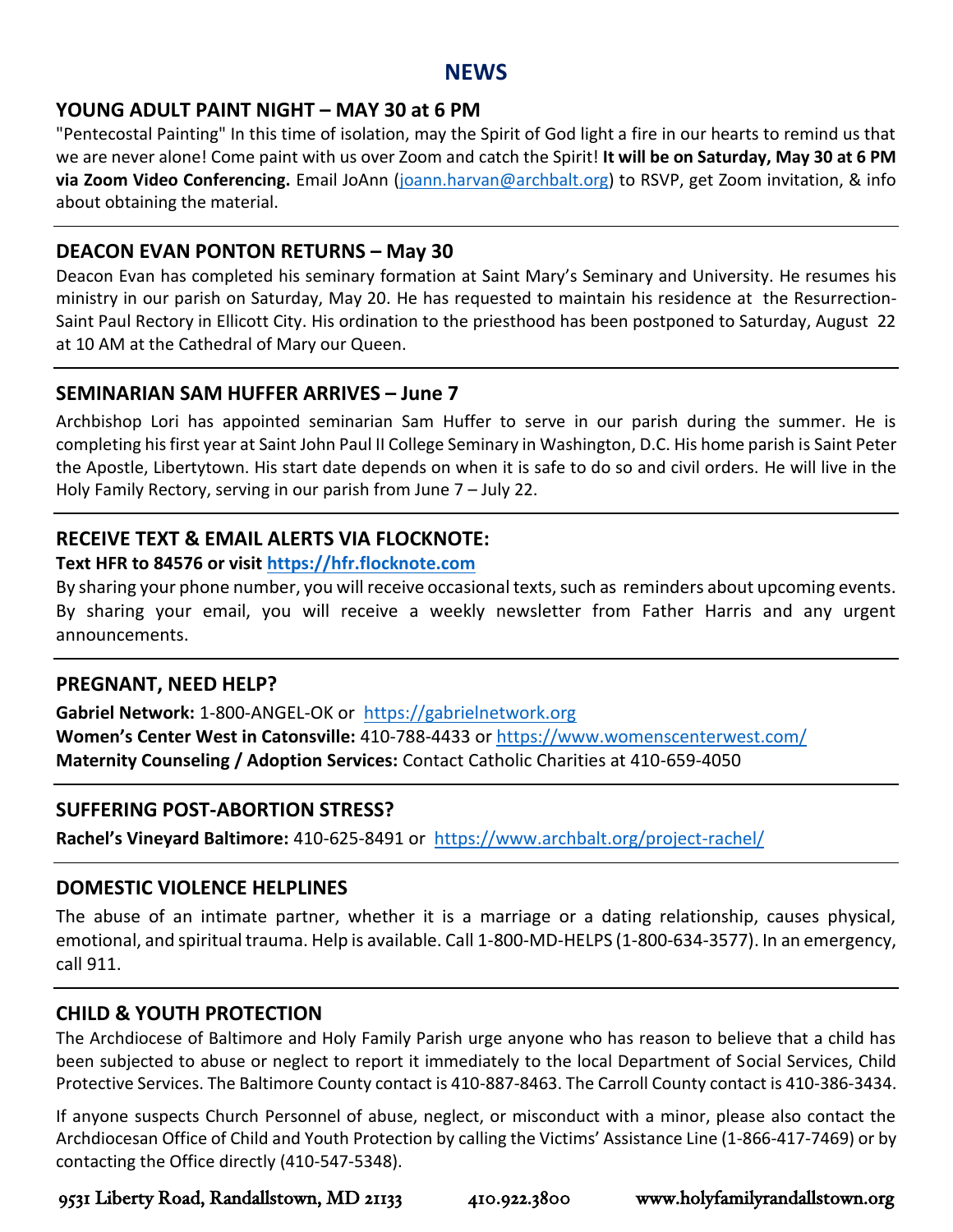# **IMPLEMENTING AOB PHASE 1**

**Archdiocese of Baltimore (AOB) Phase 1 began on Friday, May 15. It is different from Stage 1 of the Maryland Reopening Plan.**

# **I. PARISH OFFICE**

Per Archdiocese of Baltimore directives to comply with the Governor's *Executive Order*, **the Parish Office is closed to the public. However, you can reach staff members by phone or email.** Our contact information is at [https://www.holyfamilyrandallstown.org/staff.](https://www.holyfamilyrandallstown.org/staff) We ask for your patience as we strive to return your voice mail message or email. This is a new situation for us as it is for you.

#### **MASS INTENTIONS**

**The Parish Office is receiving Mass intention requests. Please do not come to the Parish Office because** it is closed to the public per Archdiocese of Baltimore directive to comply with the Governor's *Executive Order.* Please make your request by phone (Monday - Friday from Noon - 4 PM) or email or mail. Suggested donation is \$10. **At this time, we will assign the intention to the next available date. We are not able to accommodate specific date requests.**

An extra Holy Mass is available o the weekdays until June 30 because the priests are celebrating Holy Mass. **So that all may have an opportunity, you may only requests 5 intentions within a month.**

#### **APPOINTMENTS WITH PASTOR**

Call Father Harris (410-922-3800, ext. 6) or you can send an email [\(rharris@archbalt.org\)](mailto:rharris@archbalt.org) to arrange to meet over the phone. Confession cannot be heard via telephone or via video conference.

#### **II. CHURCH BUILDING OPEN FOR PRIVATE PRAYER**

#### **Saturday 2:30 PM - 4:00 PM**

Other times will be announced soon.

**he parish needs volunteers who will serve as monitors for one or two hours. Please let Father Harris know If you are willing to serve [\(rharris@archbalt.org\)](mailto:rharris@archbalt.org).**

The Archdiocese of Baltimore requires a staff member or a volunteer to be on site to ensure compliance with the following regulations.

- 1. The Archdiocese strongly recommends those with pre-existing conditions and/or those who are age 60+ to avoid putting themselves at risk by coming to liturgies.
- 2. You must take your temperature at home before you leave. If you have a fever, or are sick, or suspect that you may have (or was exposed to) a contagious illness, please stay home and take care of yourself.
- 3. Only 10 persons can be in the church building (i.e., nave and narthex) at one time.
- 4. You must wear a mask.
- 5. You must sit in one of the designated pews and at least six feet away from another person, unless you are with someone who lives with you. Under no circumstance may a person kneel or lay prostrate on the carpet in the sanctuary.
- 6. If you bring a child with you, they must remain in one place.
- 7. After you have concluded your time with the Lord, the volunteer must sanitize where you sat or knelt and whatever else you have touched.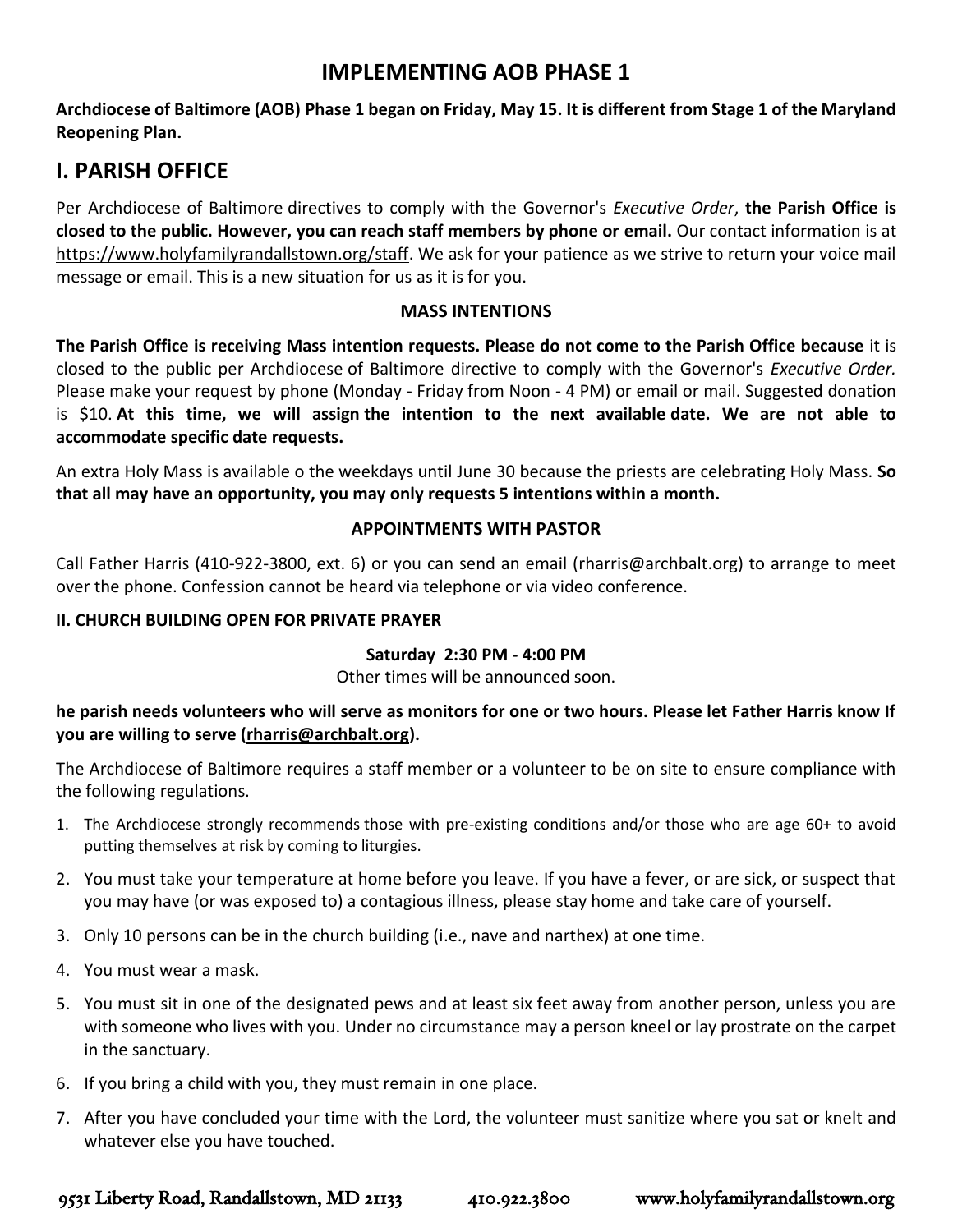# **III. HOLY MASS & CONFESSIONS**

#### **HOLY MASS**

**Archbishop Lori has suspended the public celebration of Holy Mass until Saturday, May 30.** This is to slow the spread of the COVID -19 virus. Father Angel and Father Harris are fulfilling Mass intentions on our parish calendar. We are live-streaming Holy Mass and devotions.

**Live-stream – Holy Mass & Devotions** (You do not need a Facebook account to view it.) <https://www.facebook.com/HFCRandallstown/live>

**Sunday:** Holy Mass at 10 AM **Monday – Saturday:** Rosary at 8 AM and Holy Mass at 8:30 AM

#### **CONFESSIONS**

#### **Saturday 3:00 PM - 4:00 PM**

Other times will be announced soon.

#### **The parish needs volunteers who will serve as monitors to ensure compliance with directives and to sanitize areas. Please let Father Harris know If you are willing to serve (rharris@archbalt.org).**

- 1. The Archdiocese strongly recommends those with pre-existing conditions and/or those who are age 60+ to avoid putting themselves at risk by coming to liturgies.
- 2. You must take your temperature at home before you leave. If you have a fever, or are sick, or suspect that you may have (or was exposed to) a contagious illness, please stay home and take care of yourself.
- 3. Only 10 persons can be in the church building (i.e., nave and narthex) at one time.
- 4. You must wear a mask.
- 5. Confessions will be heard in the sacristy. Signs will direct you to the sacristy and where to stand in line, keeping six feet away from the next person in line.
- 6. Please keep your confessions to the point. The priest may have a pre-existing medical condition. This is not the time for pastoral counseling. That can be handled at another time. Do not hesitate to contact Father Harris to schedule a time.
- 7. If you sit or kneel in one the designated pews, the volunteer must sanitize where you sat or knelt and whatever else you have touched.
- 8. If you use the restroom, you must follow the provided instructions to clean the area after use.

# **IV. PASTORAL CARE**

#### **APPOINTMENTS WITH PASTOR**

Call Father Harris (410-922-3800, ext. 6) or send an email [\(rharris@archbalt.org\)](mailto:rharris@archbalt.org). Usually your issue can be handled by phone or email. This include counseling via telephone. Confessions cannot be heard via telephone or via video conference.

#### **PASTORAL EMERGENCIES**

Per Archdiocese of Baltimore directives, anointings by priests not serving as hospital chaplains are only to be offered in cases where the individual is actively dying.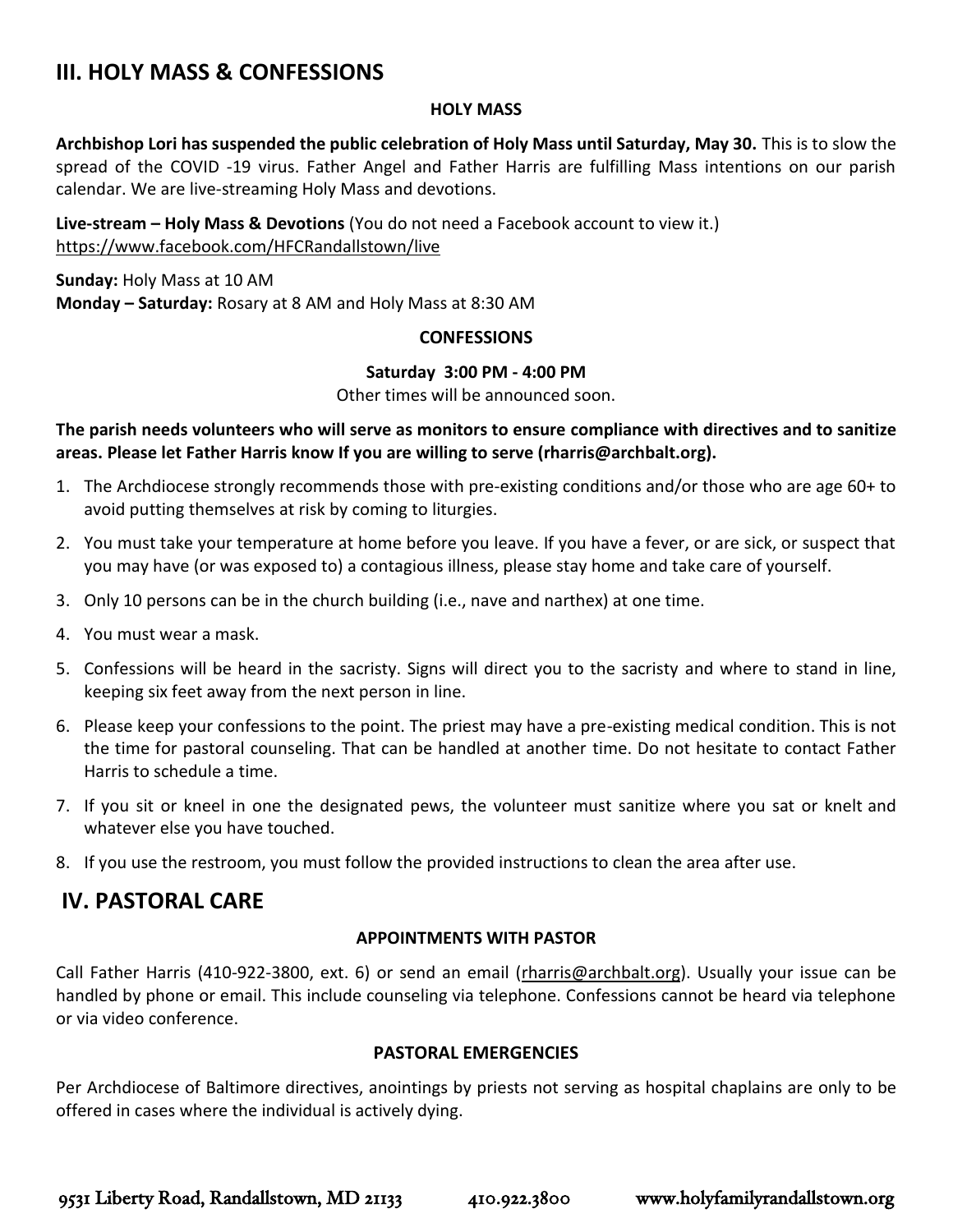#### **BAPTISMS**

**Baptisms may be scheduled.** Only 10 persons can be in the church, which includes the priest or deacon. Persons ages 2+ must wear a mask and follow the protocols given by the priest or deacon. These protocols will be provided in writing to the parent(s) and summarized before the ritual begins.

**Parents can participate in a Baptismal Preparation Conference now if this is your first child t be baptized.**  Contact Mrs. JoAnn Harvan-Chin [\(joann.harvan@archbalt.org](mailto:joann.harvan@archbalt.org) or 410-922-3800, ext. 5).

#### **FUNERALS**

**Funeral liturgies (whether a Holy Mass or outside of a Holy Mass) are permitted in the church.** Only 10 persons may be present, which includes the priest, any assisting ministers, and funeral home staff. Due to the risks involved for the clergy and the family, the Archdiocese has prohibited physical greetings by the clergy. To avoid further risk of contagion, there will be no singing. Other protocols of Holy Mass (see below) must be followed.

#### **VISITING HOMES**

Per Archdiocese of Baltimore directives, we cannot visit homes at this time. This is to protect the homebound. Some of us may be carrying a virus even if we do not have symptoms.

#### **HOSPITAL VISITS**

Per Archdiocese of Baltimore directives, the priests cannot visit the hospital unless there is a person actively dying and the hospital allows us to visit.

#### **BOOK OF INTENTIONS**

You can add your prayer request to the Book of Intentions in the narthex. Learn about by visiting [https://www.holyfamilyrandallstown.org/intentions.](https://www.holyfamilyrandallstown.org/intentions)

## **IMPLEMENTING AOB PHASE 2 I. HOLY MASS WITH THE FAITHFUL PERMITTED UNDER CERTAIN CONDITIONS**

**It begins on Saturday, May 30.** It includes the resumption of Holy Mass with the faithful present, whether indoors or outdoors, at the Pastor's discretion and where permitted by cthe local jurisdiction.

On May 21, the Baltimore County Execute stated that religious congregations may have outdoor services provided that people stay in their cars. Otherwise, no more than 10 persons may gather outside during a service outdoors. He reiterated that no more than 10 persons can gather for a service indoors

According to the Archdiocese, people cannot remain in their cars for Holy Mass outdoors. They must bring a chair or stand. See the document here.

As it stands now, Baltimore County parishes will not have Holy Mass with the faithful present, whether indoors or outdoors